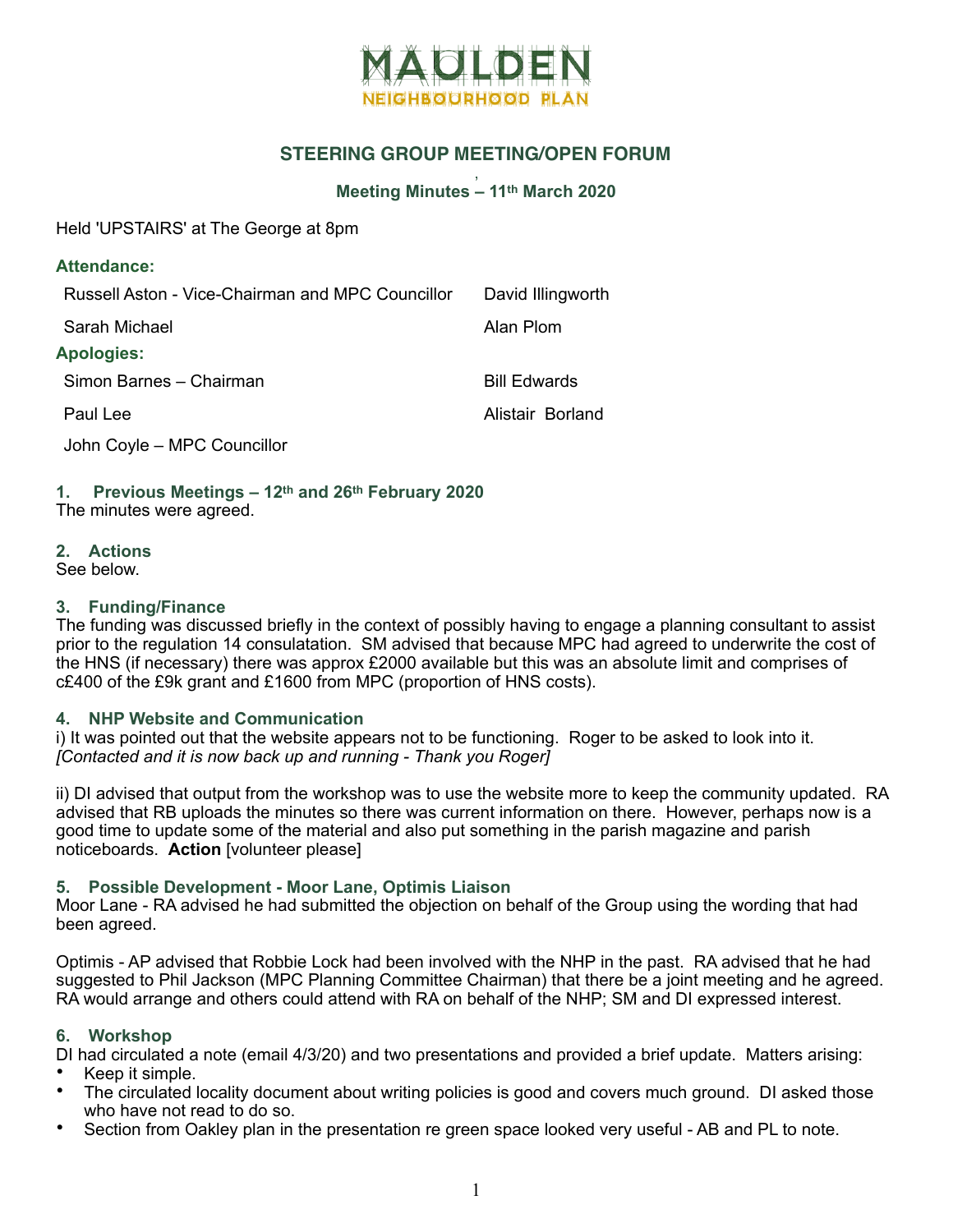- Spoke with Tom Price from CBC. He is happy to visit and provide a preliminary look at the policies. RA to follow up and also ask that he advise his planning colleagues about the draft plan and also ask for the CBC strategic policies as this need to be considered.
- Two planning consultants were present and giving advice. Sally Chapman (offered to respond to telephone questions foc) and Ann Paice. DI to contact both for daily rates.
- The 'norm' was for retired Councillors to be taking the NHPs forward and them taking seven years.

## **7. Parish land**

Details from MPC (Councillor Richardson)

- Allotments 24 acres 1 rood 20 poles I will try to dig out a copy of the map.
- Bowls club
- Recreation Ground
- Village Hall site
- War Memorial triangle

#### **8. CIL / S106**

Whilst MPC hadn't yet been able to provide details of the monies due or their priorities, Councillor Mark Smith had provided details from the CBC website. RA had looked at it and there looks to be a lot of money due. The figures look high so need to be checked. He'll speak with MPC.

- Maulden Lower School £338,933
- Village Hall £43,806
- Changing rooms at the Rec £30,519
- Play equipment on the Rec £65,000
- Cycle path £472<br>• Linclaimed amount
- Unclaimed amounts that could be clawed back and lost £56,173

NB - payments only due when developments are taken forward.

#### **9. Climate Change**

Whilst not initially a big part of the NHP considerations, over the last six months the profile had increased and is now something we should consider making reference to in the Plan.

#### **10. Policy drafting - process and progress**

AB and PL were progressing this. Sections to consider:

- a. **Traffic**  The existing information is sufficient but AP wants to develop further but hasn't been able to. AP to take forward as best he can.
- **b. Parking** SB and AB had corresponded. No further action required.
- **c. Intro** SM would take forward and then send through to PL.
- **d. Aims and goals-** SM would take forward and then send through to PL. AP to send what he has to SM.
- **e. Maps**  RA to contact Nigel Coote as he had the initial maps used.
- **f. Village description / summary -** SM would take forward and then send through to PL.
- **g. Conclusion -** Not allocated.

#### **11. Task List**

#### **12. AOB**

#### **13. Meetings**

Fortnightly to maintain momentum. Next meeting 25<sup>th</sup> March. RA to arrange

#### **Outstanding Actions**

| <b>Date</b><br><b>Who</b><br>Action |  | . .<br><b>Update</b> |
|-------------------------------------|--|----------------------|
|-------------------------------------|--|----------------------|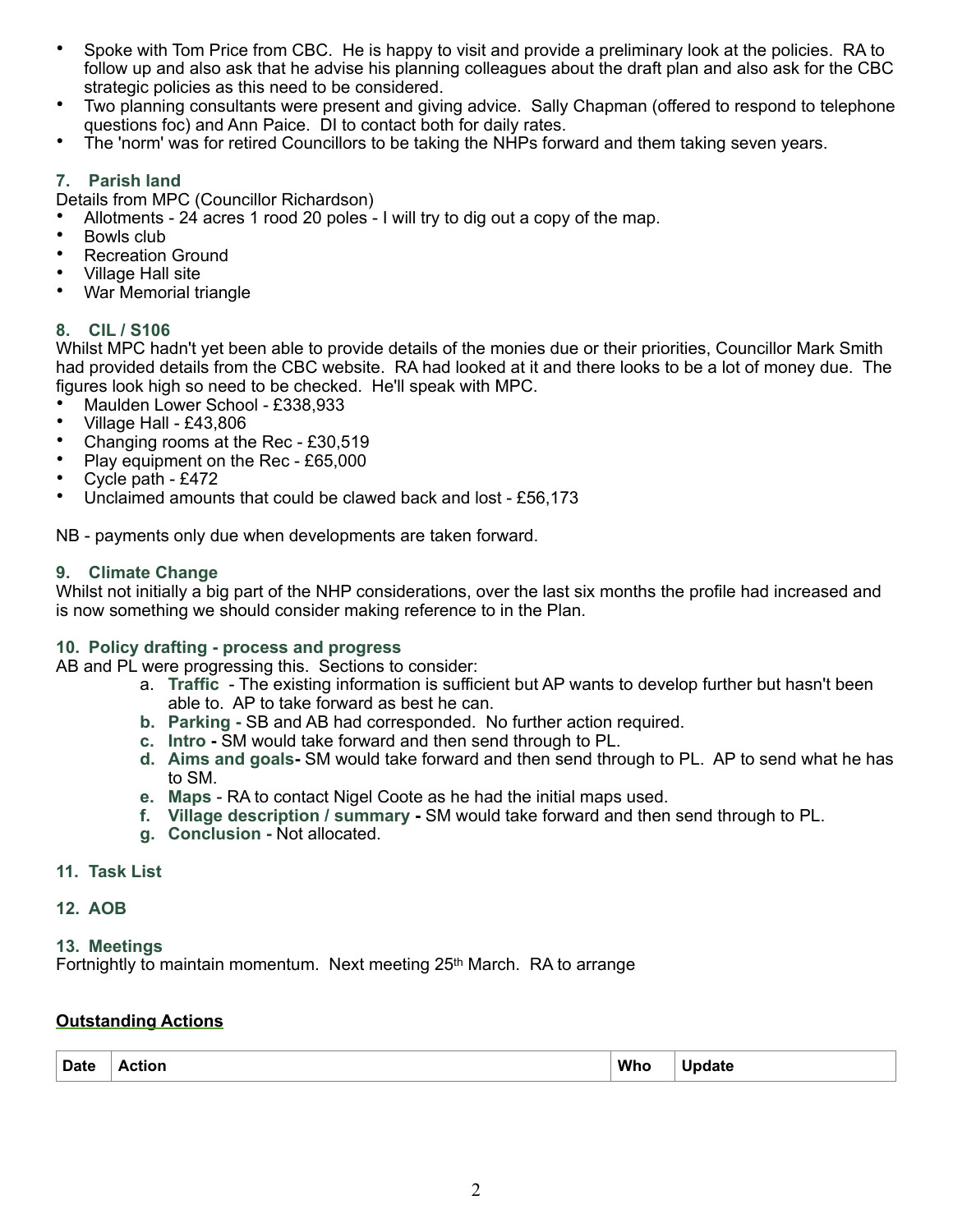| 14<br>May              | Investigate getting maps for NHP.<br>Mar 20 - Contact Nigel Coote                                                                                                             | <b>RA</b>     | Aug 19 - RA has the email<br>link and will progress.<br>Oct & Nov 19 - Looking<br>through Public Sector<br>Mapping emails. no joy yet |
|------------------------|-------------------------------------------------------------------------------------------------------------------------------------------------------------------------------|---------------|---------------------------------------------------------------------------------------------------------------------------------------|
| 2 <sub>nd</sub><br>Oct | 'Affordable Housing' – RA to circulate papers re development, JC to circulate<br>summary details covering all developments.                                                   | <b>JC</b>     | Papers re 'Land adj 129A and 131<br>Clophill Rd' circulated. Complete<br>ii) Summary details (just Old<br>Farm) to be circulated      |
| 8th<br>Jan             | <b>Contact Tom Price at CBC</b>                                                                                                                                               | <b>RA</b>     | Not done yet                                                                                                                          |
| 29<br>Jan              | Add in to the Policy and Control Document                                                                                                                                     | RA,<br>AP, RB | $RA$ – complete<br>AP & RB - TBC                                                                                                      |
| 12 <sup>2</sup><br>Feb | Details of MPC Land from MPC                                                                                                                                                  | <b>RA</b>     | Requested from MPC                                                                                                                    |
| 12<br>Feb              | Draft objection to CB/20/00307/FULL from the NHP Group referencing<br>the emerging NHP                                                                                        | RA            | Submitted - Complete                                                                                                                  |
| 11<br>Mar              | Website wording and communication in general - Now is a good<br>time to update some of the material and also put something in<br>the parish magazine and parish noticeboards. | ??            |                                                                                                                                       |
| 11<br>Mar              | Optimis - NHP to attend meeting with MPC Planning                                                                                                                             | <b>RA</b>     |                                                                                                                                       |
| 11<br>Mar              | Contact Sally Chapman and Ann Paice                                                                                                                                           | DI            |                                                                                                                                       |
| 11<br>Mar              | S106 details - Details from CBC website. Need to validate with MPC                                                                                                            | RA            |                                                                                                                                       |

# **Long Term To Do / Task List**

| Contact The George re next meeting                                                                                                              | <b>RA</b> |  |
|-------------------------------------------------------------------------------------------------------------------------------------------------|-----------|--|
| Consultation record to be created. Include Facebook posts (SM would contact Julie Morrow)                                                       |           |  |
| Assumption that Maulden is a medium size village.                                                                                               |           |  |
| Environment - Policy suggestions                                                                                                                | <b>RB</b> |  |
| Engage with the Historical Society to obtain their views and input. To be used to validate the policies                                         | <b>JC</b> |  |
| CIL / S106 money - Suggestions re what to spend it on such as bus service, broadband and road safety to be<br>made and/or included in policies. | All       |  |
| Maps required for plan                                                                                                                          | <b>RA</b> |  |
| 4 basic conditions<br>* Have regard to national plan (NPPF. Government planning practice guidelines)                                            |           |  |
| * Contribute to sustainable development                                                                                                         |           |  |
| * Conformity with local area strategic policies. CBC Local Plan references to be added                                                          |           |  |
| * Compatible with EU obligations                                                                                                                |           |  |
| Expert / consultant to be sourced. 4 names from AB (Feb 20). And suggestions from DI                                                            |           |  |
| Regulation 14 pre-submission consultation                                                                                                       |           |  |